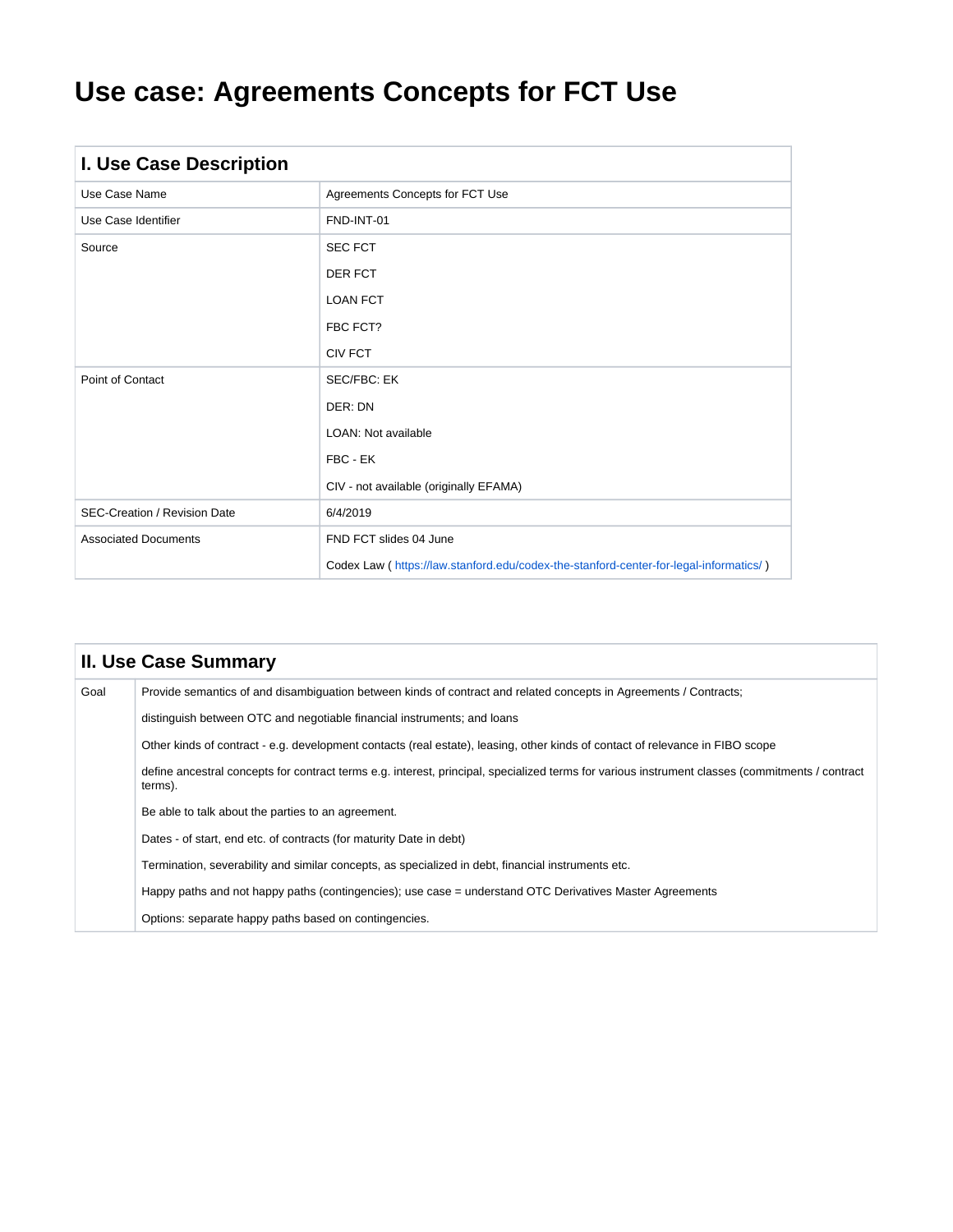| Require<br>ments                    | Define the kinds of contract we care about:                                                                                                                                                                                                                                                                                                                                                |
|-------------------------------------|--------------------------------------------------------------------------------------------------------------------------------------------------------------------------------------------------------------------------------------------------------------------------------------------------------------------------------------------------------------------------------------------|
|                                     | Negotiable securities: contracts you can buy and sell                                                                                                                                                                                                                                                                                                                                      |
|                                     | OTC - contracts you strike bilaterally                                                                                                                                                                                                                                                                                                                                                     |
|                                     | Multiple parties? SPVs require this                                                                                                                                                                                                                                                                                                                                                        |
|                                     | Define the kinds of party, commitment, termination, happy v unhappy paths, contingency, etc. that we care about:                                                                                                                                                                                                                                                                           |
|                                     | Commitment:                                                                                                                                                                                                                                                                                                                                                                                |
|                                     | Support contract terms e.g. interest, principal repayment                                                                                                                                                                                                                                                                                                                                  |
|                                     | Support optionality (options, embedded options, and calls and puts)                                                                                                                                                                                                                                                                                                                        |
|                                     | Party:                                                                                                                                                                                                                                                                                                                                                                                     |
|                                     | Principal - to support Issuer (Securities); some OTC                                                                                                                                                                                                                                                                                                                                       |
|                                     | Counterparty - to support Holder (SEC); OTC counterparty in non symmetrical OTCs                                                                                                                                                                                                                                                                                                           |
| Scope                               | FND/Agreements/Agreements                                                                                                                                                                                                                                                                                                                                                                  |
|                                     | FND/Agreements/Contracts                                                                                                                                                                                                                                                                                                                                                                   |
|                                     | [NOTE: This does not cover the LOAN FCT use case for physical contracts parts (to be covered as a separate use case, identified by<br>Michael Uschold and documented in earlier FND FCT proceedings; see also recent KE use case])                                                                                                                                                         |
| Priority                            | N/A: Content is already developed                                                                                                                                                                                                                                                                                                                                                          |
| Stakehol<br>ders                    | <b>SEC FCT</b>                                                                                                                                                                                                                                                                                                                                                                             |
|                                     | DER FCT                                                                                                                                                                                                                                                                                                                                                                                    |
|                                     | <b>LOAN FCT</b>                                                                                                                                                                                                                                                                                                                                                                            |
|                                     | <b>FBC FCT</b>                                                                                                                                                                                                                                                                                                                                                                             |
|                                     | <b>CIV FCT</b>                                                                                                                                                                                                                                                                                                                                                                             |
| Descripti<br>on                     | Summarize the use case, capturing the essential objectives (no longer than a page), including a quick overview, restated goals, and principal<br>$actor(s)$ .                                                                                                                                                                                                                              |
|                                     | User stories, if applicable, and any narrative mapped from those user stories to usage scenarios should be included in the Usage Scenarios<br>section, below.                                                                                                                                                                                                                              |
| Actors /<br>Interfaces              | List actors: people, systems, knowledge bases, repositories, and other data resources, services, sensors, or other "things" outside the<br>system that either act on the system (primary actors) or are acted on by the system (secondary actors). Primary actors are those that invoke<br>the use case and benefit from the result. Identify the primary actor and briefly describe role. |
|                                     |                                                                                                                                                                                                                                                                                                                                                                                            |
|                                     | Any actor that is external to or outside the control of the use case owner should be further described under Resources, below.                                                                                                                                                                                                                                                             |
| Pre-                                | Identify any assumptions about the state of the system that must be met for the trigger (below) to initiate the use case. Any assumptions<br>conditions about the state of other related systems can also be stated here. List all preconditions.                                                                                                                                          |
| Post-<br>conditions                 | Provide any conditions that will be true of the state of the system after the use case has been completed.                                                                                                                                                                                                                                                                                 |
| Triggers                            | Describe in detail the event or events that initiate the execution of this use case. Triggers can be external, temporal, or internal. They can<br>be single events or a complex event that indicates that some set of conditions has been met.                                                                                                                                             |
| Perform<br>ance<br>Require<br>ments | List any known performance-specific requirements – timing and sizing (volume, frequency, etc.), maintainability, reusability, other "-ilities",<br>etc.                                                                                                                                                                                                                                    |
| Assumpt<br>ions                     |                                                                                                                                                                                                                                                                                                                                                                                            |
| Open<br>Issues                      |                                                                                                                                                                                                                                                                                                                                                                                            |

# **III. Usage Scenarios**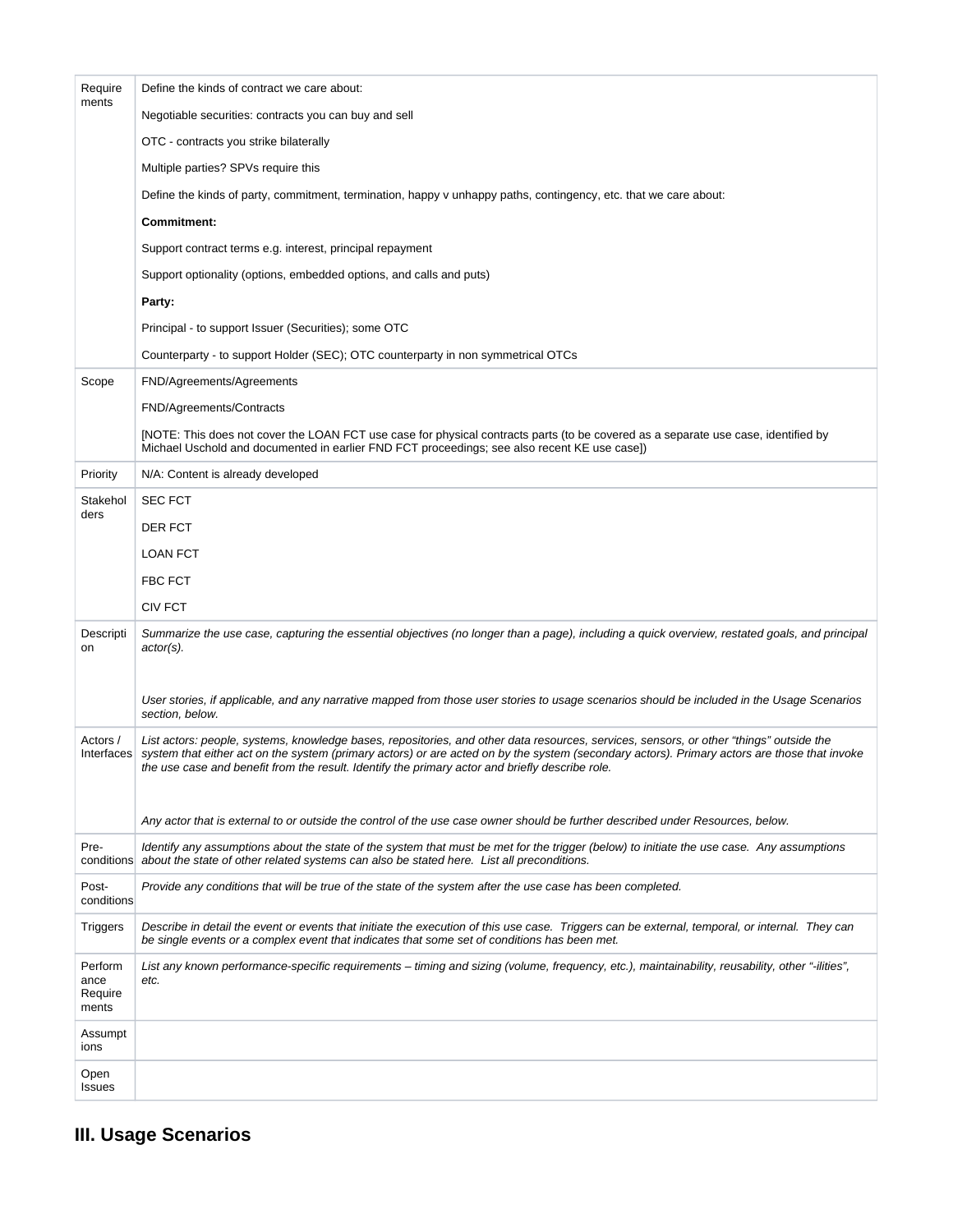Provide at least two usage scenarios that flesh out the requirements outlined in the summary, including identification of requirements specific to any envisioned ontology or semantically-driven service or application. Scenarios should be described as narrative, with supporting diagrams as appropriate. In an Agile process, every user story relevant to the use case should be included and elaborated/rolled up into one or more usage scenarios, with a clear mapping from the user story to the scenario it is integrated in or mapped to.

## **IV. Basic Flow of Events**

Narrative: Often referred to as the primary scenario or course of events, the basic flow defines the process/data/work flow that would be followed if the use case were to follow its main plot from start to end. Error states or alternate states that might occur as a matter of course in fulfilling the use case should be included under Alternate Flow of Events, below. The basic flow should provide any reviewer a quick overview of how an implementation is intended to work. A summary paragraph should be included that provides such an overview (which can include lists, conversational analysis that captures stakeholder interview information, etc.), followed by more detail expressed via the table structure.

In cases where the user scenarios are sufficiently different from one another, it may be helpful to describe the flow for each scenario independently, and then merge them together in a composite flow.

| <b>Basic / Normal Flow of Events</b> |  |                                                      |  |  |  |  |
|--------------------------------------|--|------------------------------------------------------|--|--|--|--|
|                                      |  | Step   Actor (Person)   Actor (System)   Description |  |  |  |  |
|                                      |  |                                                      |  |  |  |  |
|                                      |  |                                                      |  |  |  |  |
|                                      |  |                                                      |  |  |  |  |

#### **V. Alternate Flow of Events**

Narrative: The alternate flow defines the process/data/work flow that would be followed if the use case enters an error or alternate state from the basic flow defined, above. A summary paragraph should be included that provides an overview of each alternate flow, followed by more detail expressed via the table structure.

| <b>Alternate Flow of Events</b> |  |                                               |  |  |  |  |
|---------------------------------|--|-----------------------------------------------|--|--|--|--|
| Step                            |  | Actor (Person)   Actor (System)   Description |  |  |  |  |
|                                 |  |                                               |  |  |  |  |
|                                 |  |                                               |  |  |  |  |
|                                 |  |                                               |  |  |  |  |

## **VI. Use Case and Activity Diagram(s)**

Provide the primary use case diagram, including actors, and a high-level activity diagram to show the flow of primary events that include/surround the use case. Subordinate diagrams that map the flow for each usage scenario should be included as appropriate

## **VII. Competency Questions**

Provide at least 2 competency questions that you will ask of the vocabulary/ontology/knowledge base to implement this use case, including example answers to the questions.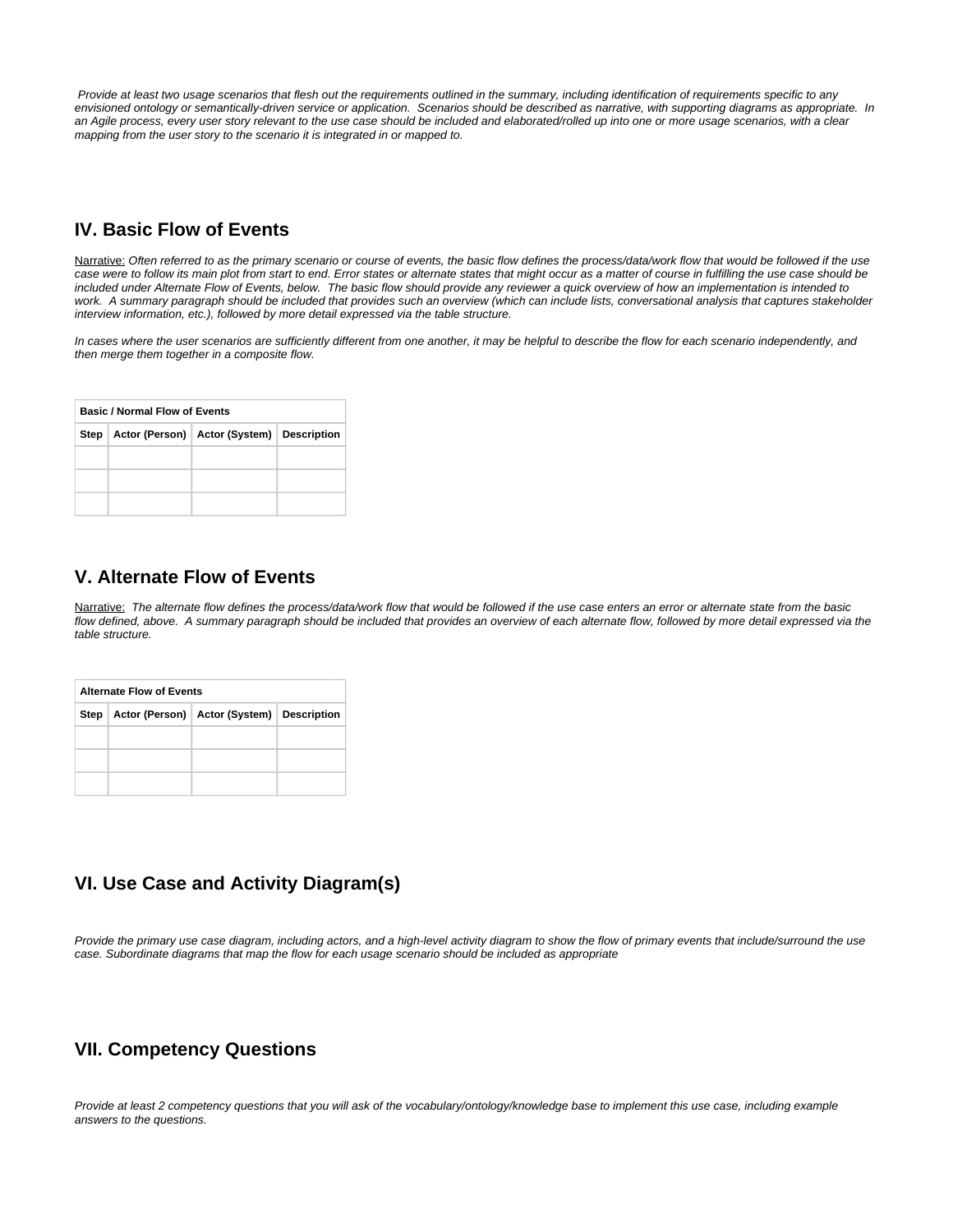Describe at least one way you expect to use the semantics and/or provenance to propose an answer to the questions. Include an initial description of why the semantics and/or provenance representation and reasoning provides an advantage over other obvious approaches to the problem. (optional – depending on the use case and need for supporting business case).

### **VIII. Resources**

In order to support the capabilities described in this Use Case, a set of resources must be available and/or configured. These resources include the set of actors listed above, with additional detail, and any other ancillary systems, sensors, or services that are relevant to the problem/use case.

#### **Knowledge Bases, Repositories, or other Data Sources**

| Data                               | Type                              | Characteri<br>stics        | <b>Description</b>                                                                             | o<br>wn<br>er | <b>Source</b>                                                          | Access<br>Policies &<br>Usage |
|------------------------------------|-----------------------------------|----------------------------|------------------------------------------------------------------------------------------------|---------------|------------------------------------------------------------------------|-------------------------------|
| (dataset or<br>repository<br>name) | (remote, local<br>/in situ, etc.) | $e.g. - no$<br>cloud cover | Short description of the dataset, possibly including<br>rationale of the usage characteristics |               | Source (possibly a system, or remote<br>site) for discovery and access |                               |
|                                    |                                   |                            |                                                                                                |               |                                                                        |                               |

#### **External Ontologies, Vocabularies, or other Model Services**

| Resource                                       | Language                                                          | <b>Description</b>                                                                                                                                         | O<br>W<br>n<br>er | Source                                                                                                                                | <b>Describes/Uses</b>                                                           | <b>Access</b><br><b>Policie</b><br>s &<br>Usage |
|------------------------------------------------|-------------------------------------------------------------------|------------------------------------------------------------------------------------------------------------------------------------------------------------|-------------------|---------------------------------------------------------------------------------------------------------------------------------------|---------------------------------------------------------------------------------|-------------------------------------------------|
| (ontology,<br>vocabulary,<br>or model<br>name) | (ontology<br>language and<br>syntactic form, e.<br>q., RDFS - N3) | If the service is one that runs a given ontology<br>or model-based application at a given<br>frequency, state that in addition to the basic<br>description |                   | Source (link to the registry or directly to<br>the ontology, vocabulary, or model<br>where that model is maintained, if<br>available) | List of one or more<br>data sources described<br>by and/or used by the<br>model |                                                 |
|                                                |                                                                   |                                                                                                                                                            |                   |                                                                                                                                       |                                                                                 |                                                 |

#### **Other Resources, Service, or Triggers** (e.g., event notification services, application services, etc.)

| Resource                             | $\mathbf{v}$<br>pe | <b>Description</b>                                                              | Owner                           | Source                                                                                                | Access<br>Policies &<br>Usage |
|--------------------------------------|--------------------|---------------------------------------------------------------------------------|---------------------------------|-------------------------------------------------------------------------------------------------------|-------------------------------|
| (sensor or external<br>service name) |                    | Include a description of the resource as<br>well as availability, if applicable | Primary owner<br>of the service | Application or service URL; if subscription based, include<br>subscription and any subscription owner |                               |
|                                      |                    |                                                                                 |                                 |                                                                                                       |                               |

# **IX. References and Bibliography**

List all reference documents – policy documents, regulations, standards, de-facto standards, glossaries, dictionaries and thesauri, taxonomies, and any other reference materials considered relevant to the use case